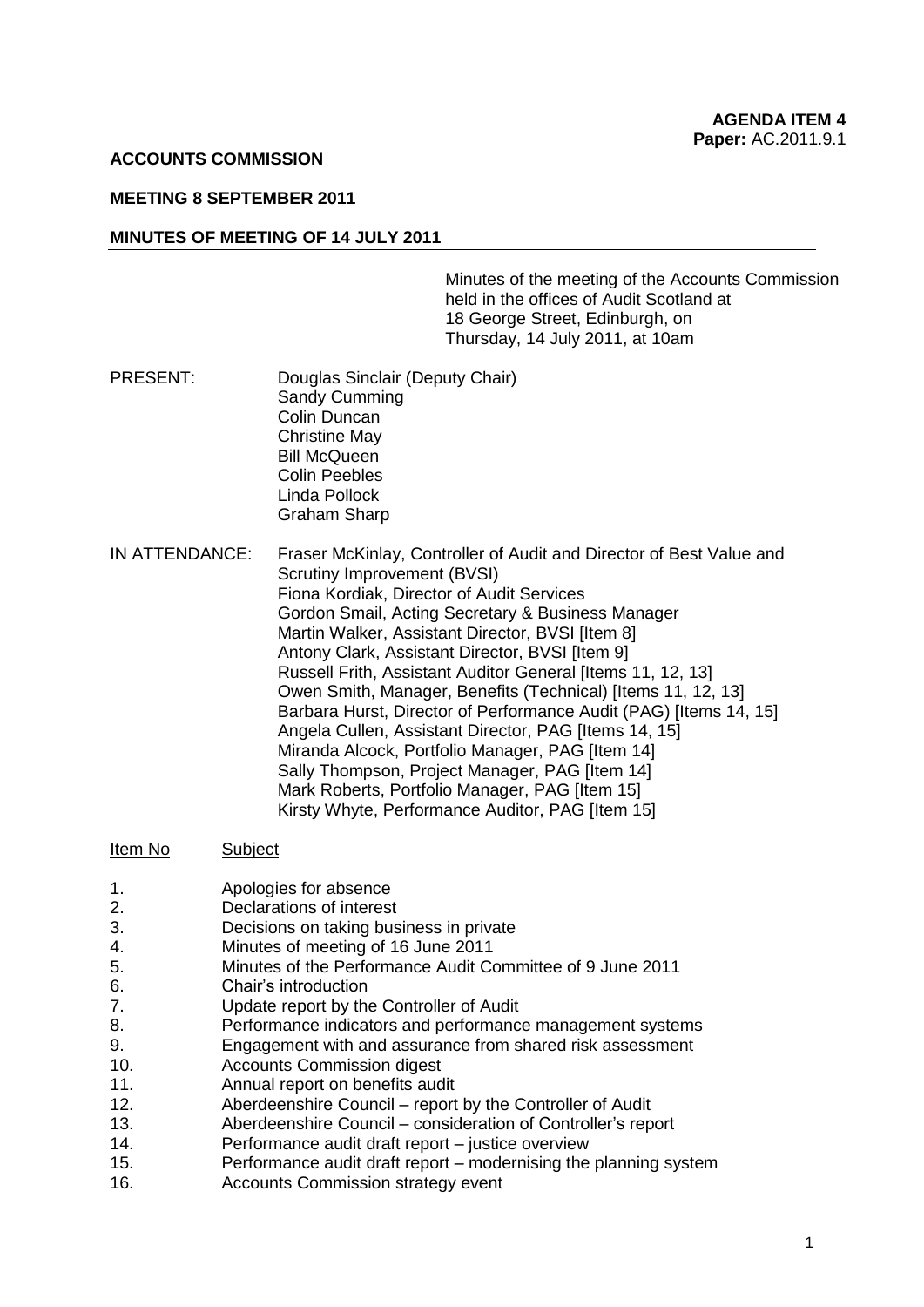# 1. Apologies for absence

Apologies for absence were received from Mike Ash, John Baillie, Alan Campbell and Jim King.

## 2. Declarations of interest

Linda Pollock declared an interest in Item 14 as a member of the Board of the Scottish Legal Complaints Commission.

## 3. Decisions on taking business in private

The Commission agreed to take Items 13, 14, 15 and 16 in private to allow deliberations on: actions arising from its consideration of the Controller of Audit's report on Aberdeenshire Council (Item 13); draft audit reports to be published in September (Items 14 and 15); and actions arising from the Commission's annual strategy event (Item 16).

## 4. Minutes of meeting of 16 June 2011

The minutes of the meeting of 16 June 2011 were submitted and approved.

## 5. Minutes of the Performance Audit Committee of 9 June 2011

The Commission noted the minutes of the meeting of the Performance Audit Committee of 9 June 2011. Emerging message papers for performance audits will in future include recommendations and the minute had been updated to reflect this.

# 6. Chair's introduction

In the Chair's absence, the Deputy Chair reported that:

- The Christie Commission report had been published on 29 June and that there would be discussion later on the potential implications.
- Also on 29 June, the Chair, Fraser McKinlay and Gordon Smail had provided a briefing to the Parliament's Public Audit Committee based on the local government overview report.
- On 19 July, he and the Chair were due to meet the Cabinet Secretary for Finance, Employment and Sustainable Growth to discuss scrutiny and improvement of local government and related matters.
- Following a joint seminar with the Improvement Service (IS) in March to promote the first report in the Commission's 'How councils work' series (on roles and working relationships) the Chair's presentation and other related materials had now been published by IS.
- The second in the 'How councils work' series (on ALEOs i.e. arm's- length external organisations) had been published on 16 June. Initial feedback from local government had been positive.

# 7. Update report by the Controller of Audit

The Commission considered and noted a report by the Controller of Audit providing an update on significant recent activity in relation to the audit of local government.

During discussion the Commission noted: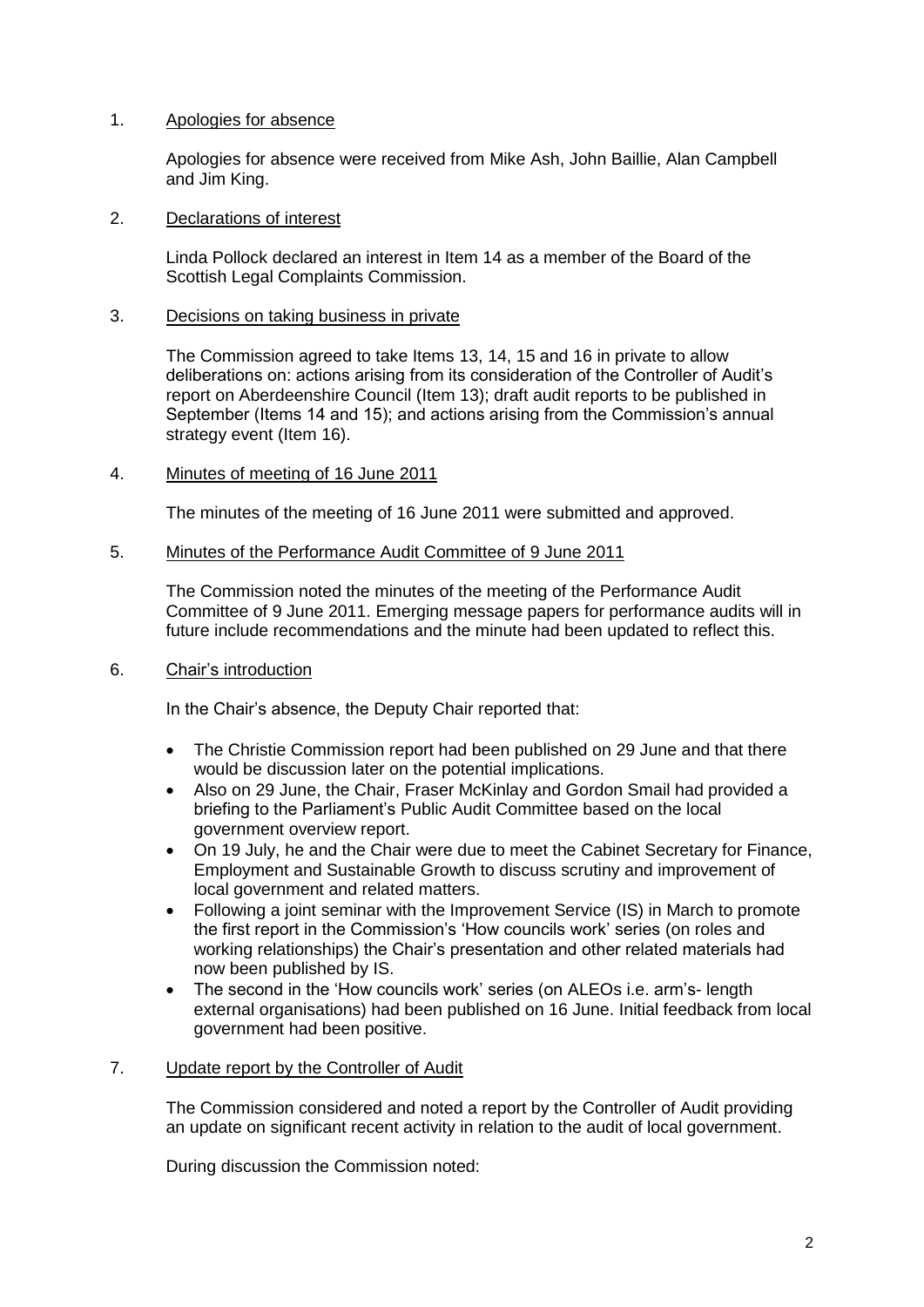- that all local authorities had submitted their accounts for audit by the 30 June deadline.
- the Parliament's Health and Sport Committee had started an enquiry into the regulation of care for older people and that there would be links between this and the on-going performance audit on commissioning social care.
- further changes in senior staff in councils and, more generally, the potential risks associated with the high turnover of senior managers across councils.
- current issues at individual councils.

## 8. Characteristics of effective performance indicators and performance management systems

The Commission considered a report by the Director of Best Value and Scrutiny Improvement seeking its endorsement of the general principles of good performance management and performance indicators.

During discussion the Commission noted:

- improvement is important, but there may be cases where maintaining or reducing services are valid objectives. Measurement is the key issue.
- it is important that the right information is available to the right people at the right time i.e. the level of detail (strategic and operational) and timeliness are important factors.
- more information is needed on costs, to support performance management and to enable the public to make comparisons.
- there needs to be a more explicit link between costs, value for money and outcomes.
- there needs to be more emphasis on the outcome of partnership working and the related impact for individuals.
- the statutory performance indicators should be reviewed to ensure they complement the on-going wider developments and to ensure they are fit for purpose in the current context.

Thereafter the Commission agreed to endorse the characteristics of effective performance information and performance management set out in the report.

# 9. Accounts Commission engagement with and assurance from the shared risk assessment (SRA) process

The Commission considered a report by the Director of Best Value and Scrutiny Improvement setting out proposals for strengthening the arrangements for providing the Commission with assurance that the SRA process is leading to effective targeting of proportionate and risk-based audit and inspection activity in councils.

In discussion the Commission noted that the Local Area Networks (LANs) provide a good foundation for the proposed arrangements and that further development work would be needed to ensure that external auditors are equipped to comment on performance improvement.

The Commission agreed that annual reports to it on Best Value audit activity arising from the SRA process should include summary information on the performance and results of Audit Scotland's quality assurance arrangements.

Thereafter the Commission agreed to accept the proposed arrangements, subject to review based on experience of how the proposals work in practice.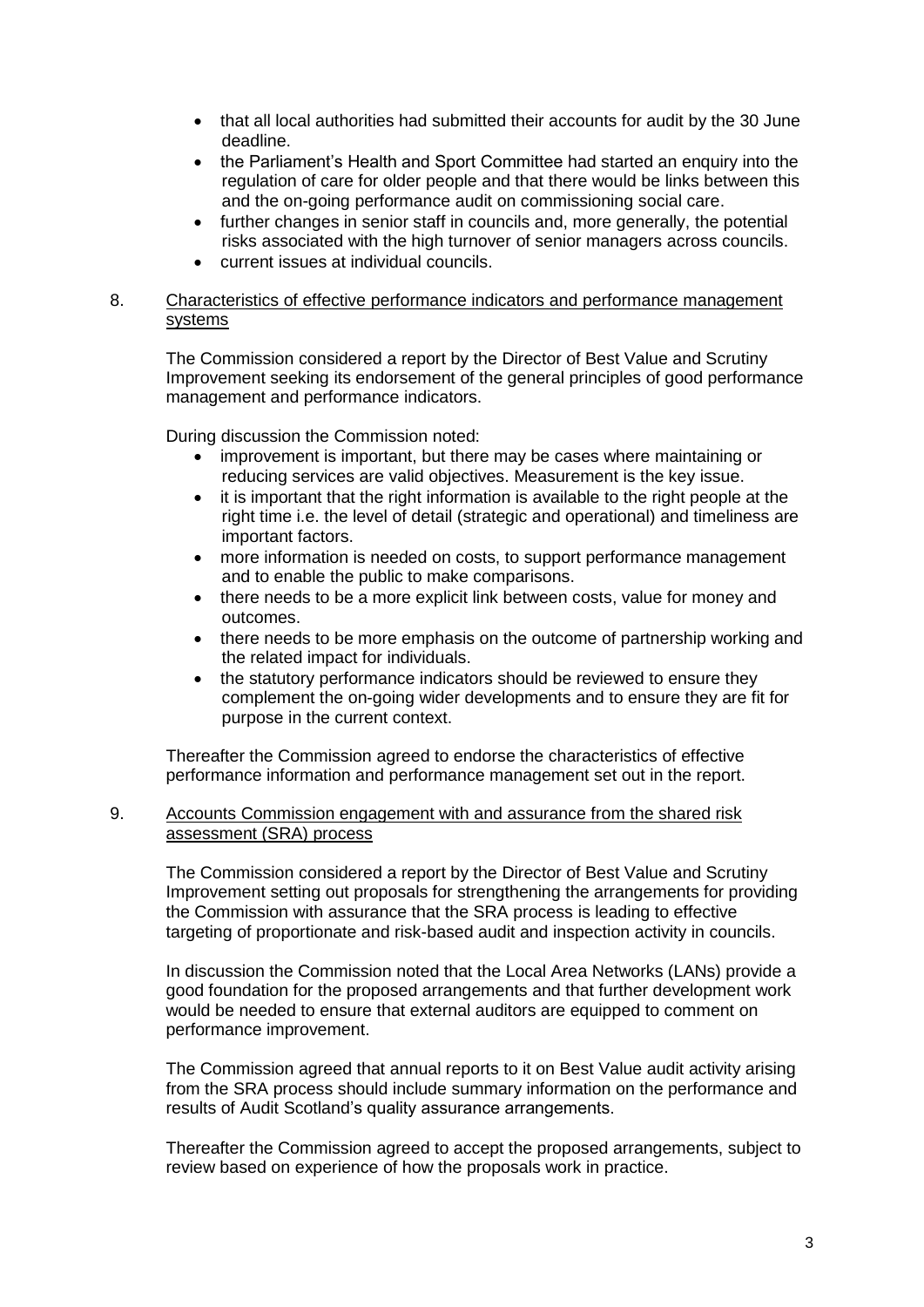# 10. Accounts Commission digest

The Commission considered and noted its regular briefing on current issues, and sought further information on a number of points.

## 11. Annual report on benefits audit

The Commission considered a report by the Assistant Auditor General on the outcome of Audit Scotland's benefits performance audit work during 2010/11. The report also highlighted possible implications arising from the UK government's proposals for reform of the welfare system.

During discussion, the Commission noted:

- due in part to the need for the unplanned Controller of Audit report on Aberdeenshire Council, nine risk assessments had been carried out by the end of March, seven less than planned.
- the possible implications of the proposed universal credit system for councils, service users and others.
- good practice examples highlighted in the report are disseminated through the networks in which Audit Scotland staff participate.

The Commission expressed continuing interest in the progress of the benefits performance audit work and, in particular, the outcome of the remaining seven risk assessments included in the 2010/11 programme. The Commission also requested the Controller of Audit to monitor developments in relation to the planned reform of welfare benefits and to report back as part of his regular Controller updates.

Thereafter the Commission agreed to note the report.

#### 12. Aberdeenshire Council: Performance audit of housing and council tax benefit

The Commission considered the Controller of Audit's report on the performance audit of housing and council tax benefit administration at Aberdeenshire Council.

During discussion, the Commission sought clarification and further explanation from the Controller of Audit and the audit team on a number of points in the report.

# 13. Aberdeenshire Council: Action on Controller of Audit's report (In private)

Following discussion, the Commission agreed to make findings which will be published in due course. The Commission also agreed, in view of the serious nature of the points raised in the report, to meet with senior officers and elected members of the Council to discuss the findings. The Commission will be represented by the Chair, Depute Chair and the Chair of the Financial Audit and Assurance Committee, along with such other members as the Chair may determine.

## 14. Performance audit draft report: An Overview of Scotland's Criminal Justice System (In private)

The Commission considered a report by the Director of Performance Audit inviting it to consider and approve the draft performance audit *An Overview of Scotland's Criminal Justice System*, prepared on behalf of the Commission and the Auditor General.